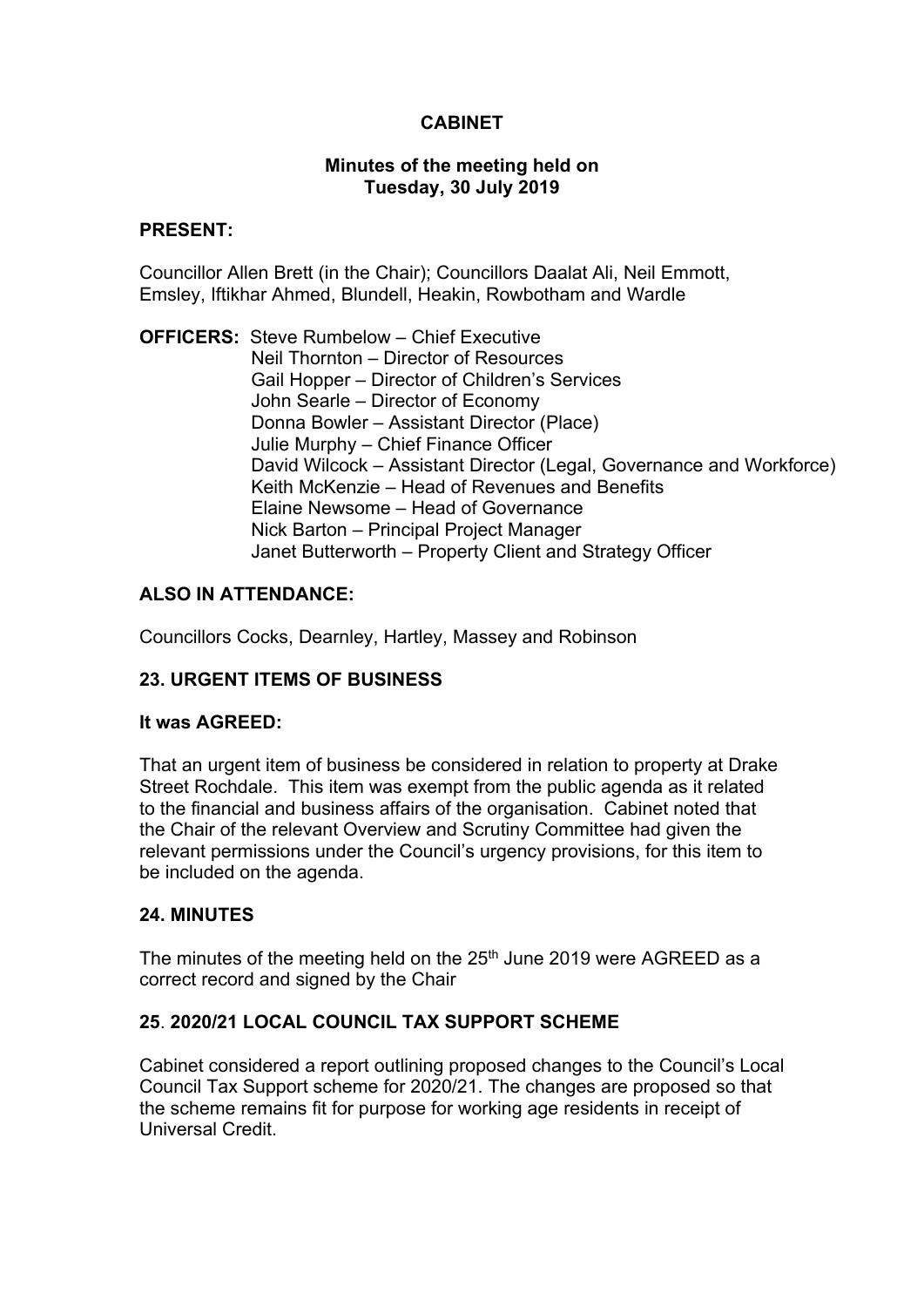Non-working age claimants (pensioners) and working age claimants not in receipt of Universal Credit are not affected by the proposal in this report.

# **Alternatives Considered**

The current Local Council Tax Support scheme could continue unchanged for 2020/21. As outlined above, this would create confusion and uncertainty for Universal Credit customers. The number of customers affected is currently 4,610, but this will increase to around 6,000 by April 2020 and further increase during the 2020/21 and later financial years. Every change in income, however small, would result in a new council tax bill being issued with an amended payment plan. The average number of changes per year is currently four, but some customers will have as many as twelve changes in a year.

# **It was AGREED:**

That approval be given to the proposal contained in this report for the purposes of a formal 10 week consultation process to be undertaken between 12 August and 20 October 2019.

# **Reason for Decision**

One of the changes introduced by Universal Credit (UC) is that any movement in a claimant's income, however small, is reported to the Council. Under the 2019/20 Local Council Tax Support (LCTS) scheme this means the Council must reassess their claim every time a change in income is notified. This in turn means a new council tax bill is issued, with a change to the payment plan. Current figures suggest an average of four changes reported per UC claim each year although it could be as many as twelve changes each year for fluctuating monthly incomes.

To make the Council's LCTS scheme easier to understand and to avoid creating a new council tax bill every time a small change in UC income is reported, a new banded income scheme is recommended. This would mean that where a change in a resident's UC income fell within the same weekly income band as their previous UC income was in; no change would be made to their LCTS award. In turn no new LCTS award letters or council tax bills would need to be issued.

# **26**. **FINANCE UPDATE REPORT 2019/20**

Cabinet considered a report on the Council's forecast 2019/20 financial position as at the end of May 2019.

# **Alternatives considered**

Not reporting on financial performance puts at risk the achievement of the Council's Medium Term Financial Plan. Effective budget management is critical to ensuring financial resources are spent in line with the budget and are targeted towards the Council's priorities. Monitoring enables the early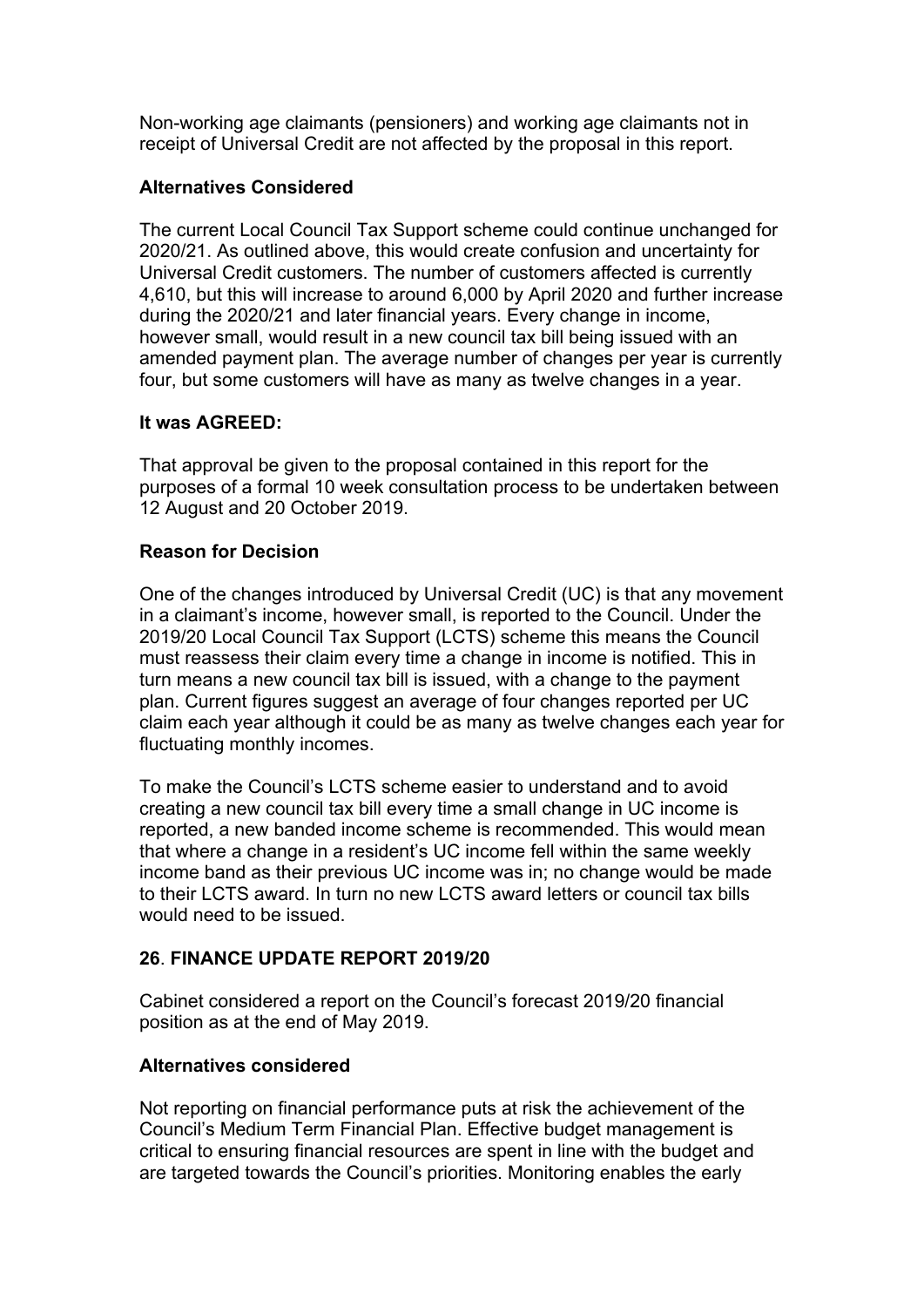identification of variations against the plan and facilitates timely corrective action.

# **It was AGREED:**

- 1. That the forecast 2019/20 budget positions for Capital, Revenue, Savings and the Collection Fund as at the end of May 2019 be noted.
- 2. That the capital scheme changes shown in section 4.1.2 of the report be noted.
- 3. That approval be given to re-phasing detailed in 4.1.3 of the report;
- 4. That the proposed virement detailed in 4.1.4 of the report be approved;
- 5. That the Revenue Budget Pressure Fund requests detailed in 4.2.4. of the report be approved

# **Reason for Decision**

Cabinet is responsible for the effective management of the agreed budget and should be kept updated on the financial position of the authority, ensuring the financial resources are spent in line with the budget and are targeted towards the Council's priorities. Monitoring enables the early identification of variations against the plan and facilitates timely corrective action.

# **27. BUDGET 2020/21 TO 2022/23 GUIDELINES, TIMETABLE AND PUBLIC ENGAGEMENT**

Cabinet considered a report on the proposed budget guidelines, timetable and method of public engagement to be used in preparing the detailed 2020/21 budget and provisional budgets for 2021/22 and 2022/23.

Members further considered an update on the latest budget position for the Council and Heywood Middleton and Rochdale Clinical Commissioning Group.

# **Alternatives Considered**

None. The Council is legally obliged to set a balanced budget. The budget setting process is complex and must be undertaken in a planned way. It is equally important that assumptions used in the preparation of the budget are agreed, reasonable and consistently applied by all services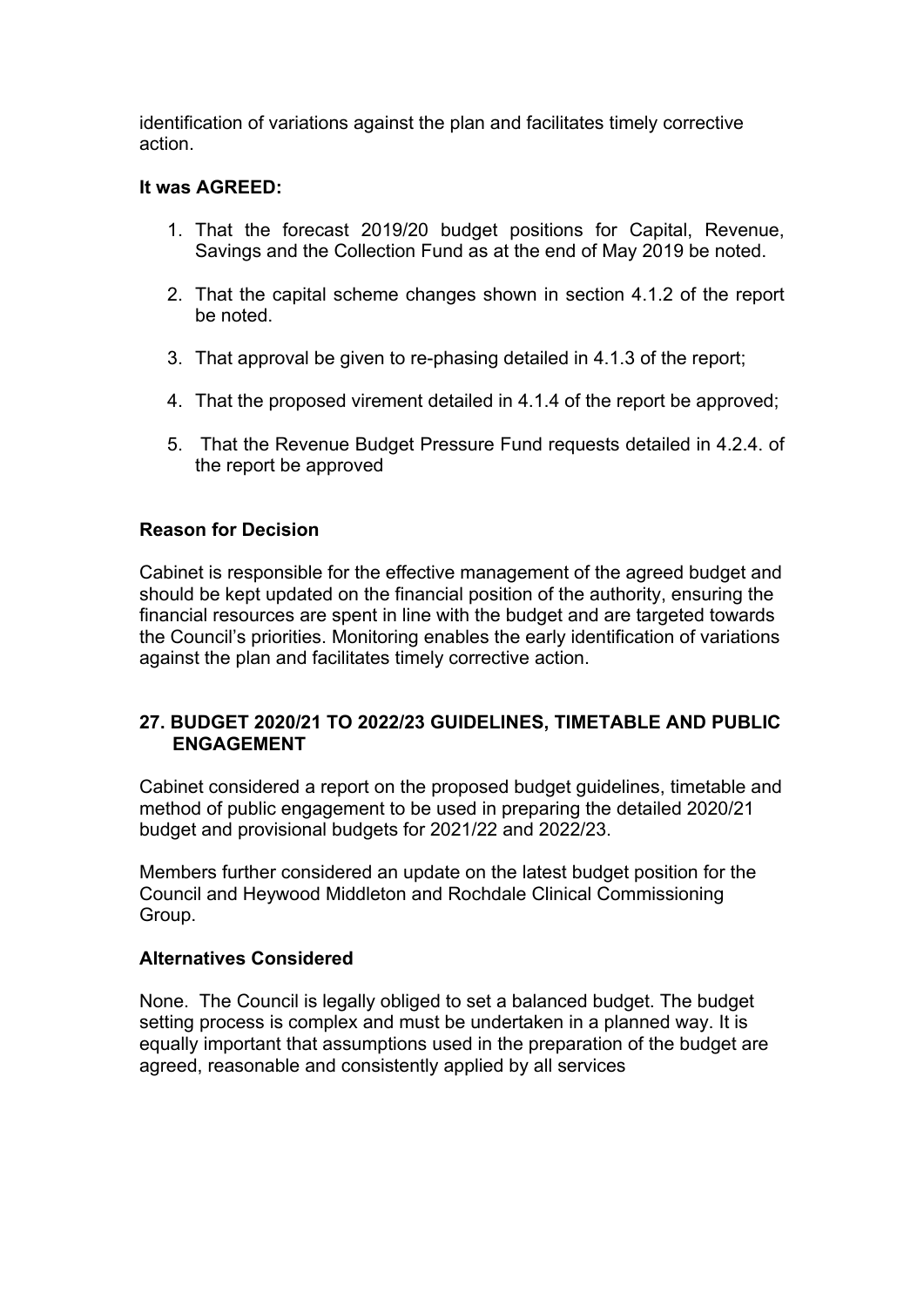# **It was AGREED:**

- 1. That the proposed budget timetable detailed at Appendix 1 to the report be approved.
- 2. That the revenue assumptions detailed in section 4.2 of the report to be incorporated into the budget setting process.
- 3. That the revenue and capital budget principles referred to in section 4.5 of the report be approved;
- 4. That the proposed methods of public engagement outlined in section 4.6 of the report as part of the 2020/21 budget setting process be approved;
- 5. That the updated Revenue Budget position for 2020/21 to 2022/23 be noted.
- 6. That the Budget Review Sessions to be undertaken as part of the 2020/21 budget setting process be noted.

# **Reason for Recommendation**

Under the Budget & Policy Framework Cabinet is required to approve the proposed guidelines, timetable and methods of public engagement for setting the 2020/21 Budget and Provisional Budgets for 2021/22 and 2022/23 by September each year.

# **28. DISPOSAL OF LAND AT STARKEY STREET / LANGTON STREET HEYWOOD**

Cabinet considered proposals for the disposal of sites at Starkey Street and Langton Street in Heywood. The sites were considered to be surplus to the Council's operational requirements. The sale of the sites would generate a capital receipt for the Council and reduce its maintenance liabilities.

Consultation had been carried out with the North Heywood ward councillors and the Chair of Heywood Township. Objections have been raised to the sale of Langton Street car park – plot 3 on the plan below.

In view of the objections raised Cabinet were requested to consider the future of the site by using its powers to release these sites for disposal.

# **Alternatives Considered**

The site could be retained in its current use. Retention of this site will not secure capital receipts or beneficial development, nor reduce the Council's financial and/or environmental liabilities. Retaining this site in its current use carries the risk of liabilities such as fly-tipping, anti-social behaviour and regular or ad hoc maintenance obligations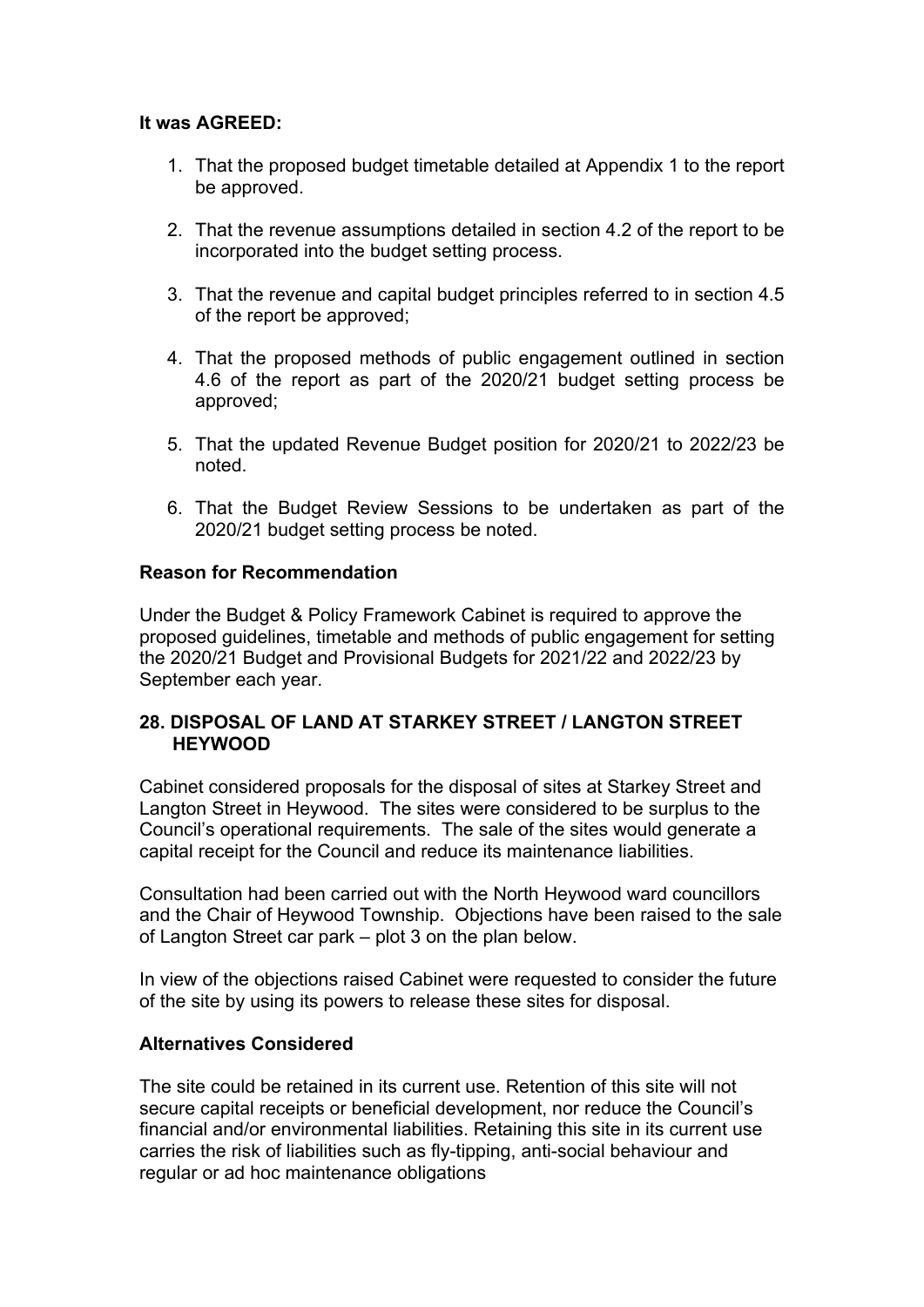Plot 3 could be retained as a car park and only plots 1 and 2 released for development.

# **It was AGREED:**

- 1. That the sites at Starkey Street and Langton Street be declared surplus to requirements and released for disposal on the open market.
- 2. That the Head of Legal Service be authorised to prepare the appropriate legal documents and execute such documents on behalf of the Council.
- 3. That any purchaser pays the Council's legal and surveyor's costs.

### **Reason for decision**

The Director of Economy is charged with the continual review of the Council's land and property holdings to identify those that are surplus to requirements and could be sold. The Director of Economy is aiming to expose 25 sites to the market during 2019/20.

Plots 1 and 2 on the plan below are areas of open space that have low amenity value. Plot 3 is a community car park that is used mainly by local businesses. Together the sites form a valuable development plot that would support a small residential development.

# **29. EXTRA SCHOOL PLACES - DETERMINATION OF STATUTORY PROPOSALS FOR ENLARGEMENTS AND SEN RESOURCED PROVISION, AND ADDITIONAL CAPACITY**

Cabinet considered a report outlining responses to the published proposals for the capacity changes, service provision and associated expenditure within a number of schools in the Borough:

### **Alternatives Considered**

The School Organisation and Development Team within Early Help and Schools aims to listen to suggestions from the consultations it runs on extra capacity in both its primary and secondary school estates. The decision to currently reject the expansion at Crossgates Primary for 2021 may have to be revisited in the future.

### **It was AGREED:**

1. That the enlargement of Castleton Primary School be approved to provide an additional 30 places in each new admission year group. The enlargement would make permanent an admission number of 60 from September 2019.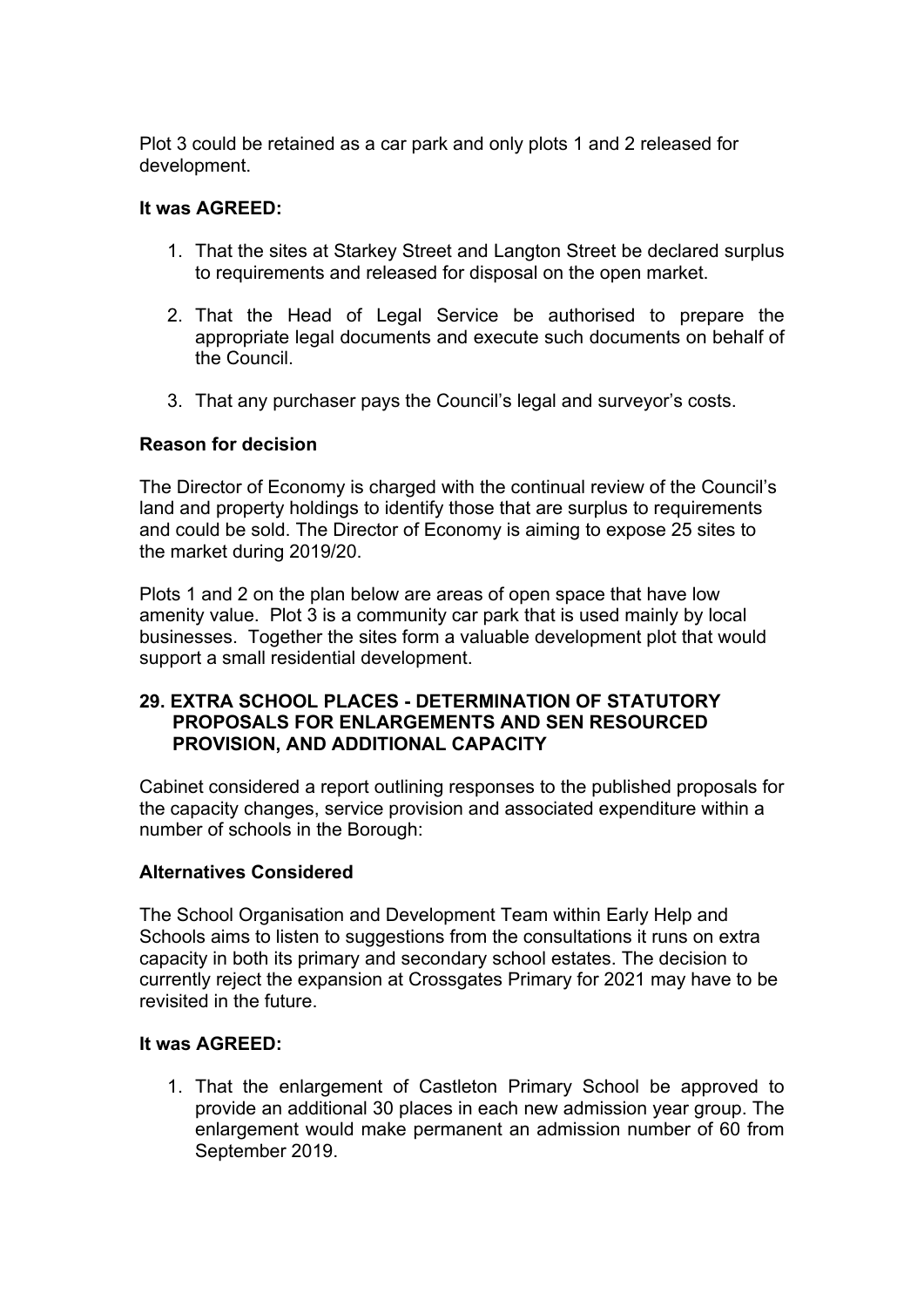- 2. That the rejection of the enlargement of Crossgates Primary School be noted, with the retention of admission numbers at 45 places per year group.
- 3. That the creation of an autism Resourced Provision at Shawclough Primary school be approved to provide an additional 12 places for children with an EHCP for autism.
- 4. That approval be given for expenditure for the implementation of an expansion at St Johns Thornham; for invitations to tender to be issued and accepted and for the supporting contracts, and any incidental and ancillary documentation, to be signed in order to deliver the scheme in accordance with Financial Regulations.
- 5. That approval be given for expenditure of additional funds for the implementation of the plan to deliver up to 120 extra secondary school places within the boroughs existing schools for the 2020 intake year to meet the predicted need.
- 6. That approval be given for additional Basic Need Programme spend of £2,185,000 for the projects relating to St Johns Thornham and the extra secondary school places as set out in Appendix 1 to the report.

# **Reason for Decision**

There is a need for extra primary school places as detailed in the previous report to Cabinet on the 26 February 2019.

Each local authority has a statutory duty to secure a sufficient number of places in each of their areas.

# **30. EXCLUSION OF PRESS AND PUBLIC**

### **It was AGREED:**

That the Press and Public be excluded from the following items of business in accordance with Section 100A (4) of the Local Government Act 1972.

# **Reason for Decision**

Should the press and public remain during the business to be transacted, there may be a disclosure of information that is deemed to be exempt under Part 3 of Schedule 12aA of the Local Government Act 1972

# **31. LAND AT WILLIAM STREET AND TONGE MEADOW, MIDDLETON**

Cabinet considered a report outlining proposals for the acquisition of land at Tonge Meadow, Middleton. The acquisition would be on the basis of an exchange for the funding of improvements to adjacent playing pitches at Middleton Technology School.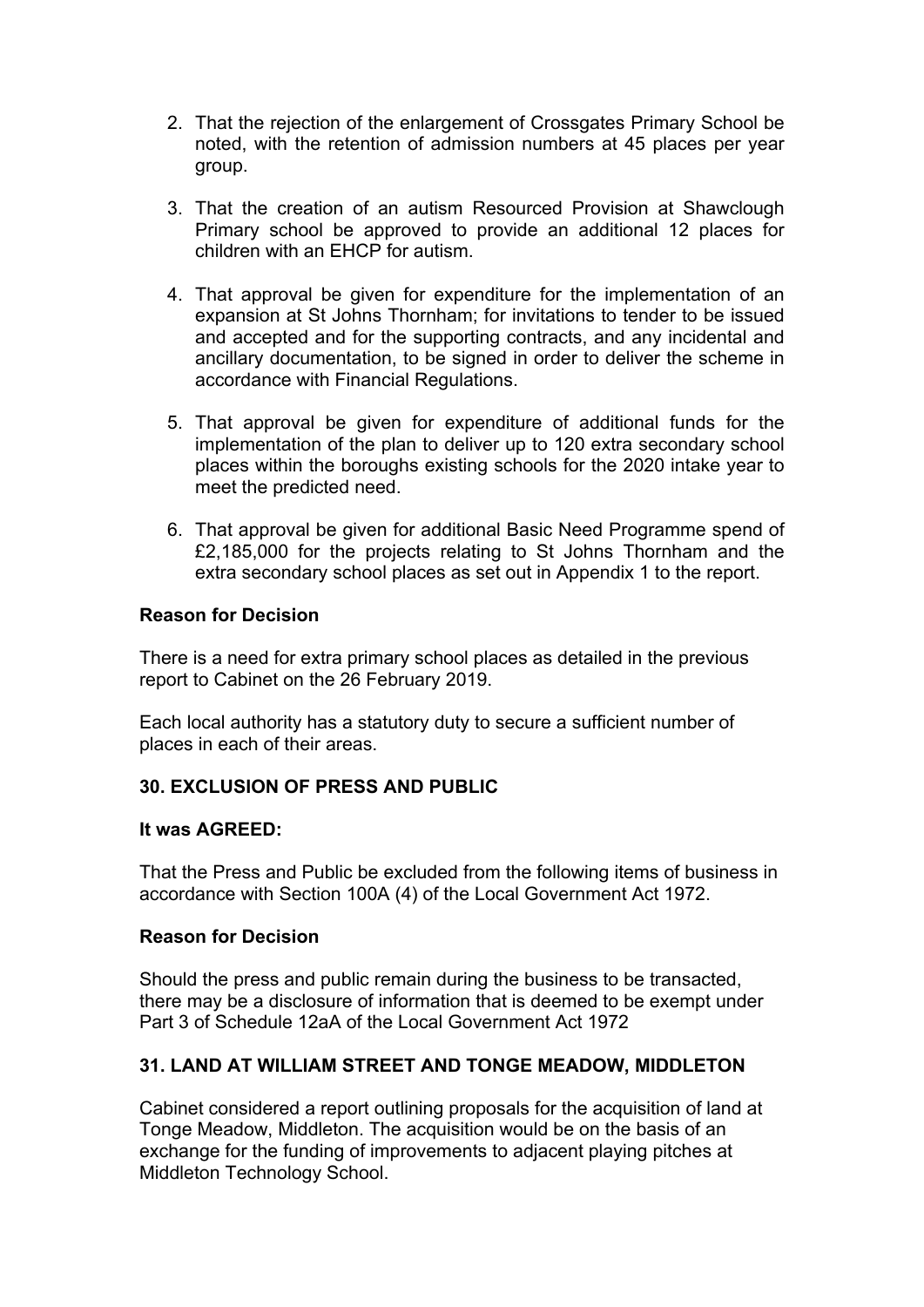The report also detailed options for the marketing and sale of land at Tonge Meadow and William Street for residential development, to support the repair and restoration of Tonge Hall.

### **Alternatives Considered**

There is no "do nothing" option, the Council is currently doing a minimum amount of work to protect the historic asset from vandalism and weather damage, with capital and revenue costs.

There is a significant conservation deficit related to the repair and restoration of the hall, meaning that any scheme to repair and restore the hall would require significant subsidy or grant support.

Grants from organisations such as Heritage Lottery Fund and Historic England have been considered as part of the feasibility for this project, these are likely to be limited and would require match funding.

### **The following decisions were AGREED:**

The acquisition of land identified as plots 4, 5 and 6 on the plan attached to the report, in exchange for works to playing fields at Middleton Technology School and any future capital receipt in relation to plot 5.

Marketing and disposal of plots 1, 2, 3 and 4 (identified in the report) for residential development, with the acceptance of sale delegated to the Director of Economy in Consultation with the Cabinet Member for Planning, Development and Housing.

That the balance of the capital receipt, following the completion of the playing pitch works, be ring-fenced for the repair and restoration of Tonge Hall.

A capital virement to resolve potential timing issue as detailed in 5.3 of the report.

That decisions around opting to tax the land identified in this report be delegated to the Chief Finance Officer.

That the Assistant Director of Legal, Governance & Workforce be authorised to advise appropriate Council Services, prepare the appropriate legal documents and execute such documents on behalf of the Council in connection with the acquisition and disposal of these plots.

### **Reasons for Decision**

Tonge Hall is a Grade II\* Manorial Hall in the ownership of Rochdale Borough Council. The hall is on Historic England's Heritage at Risk register.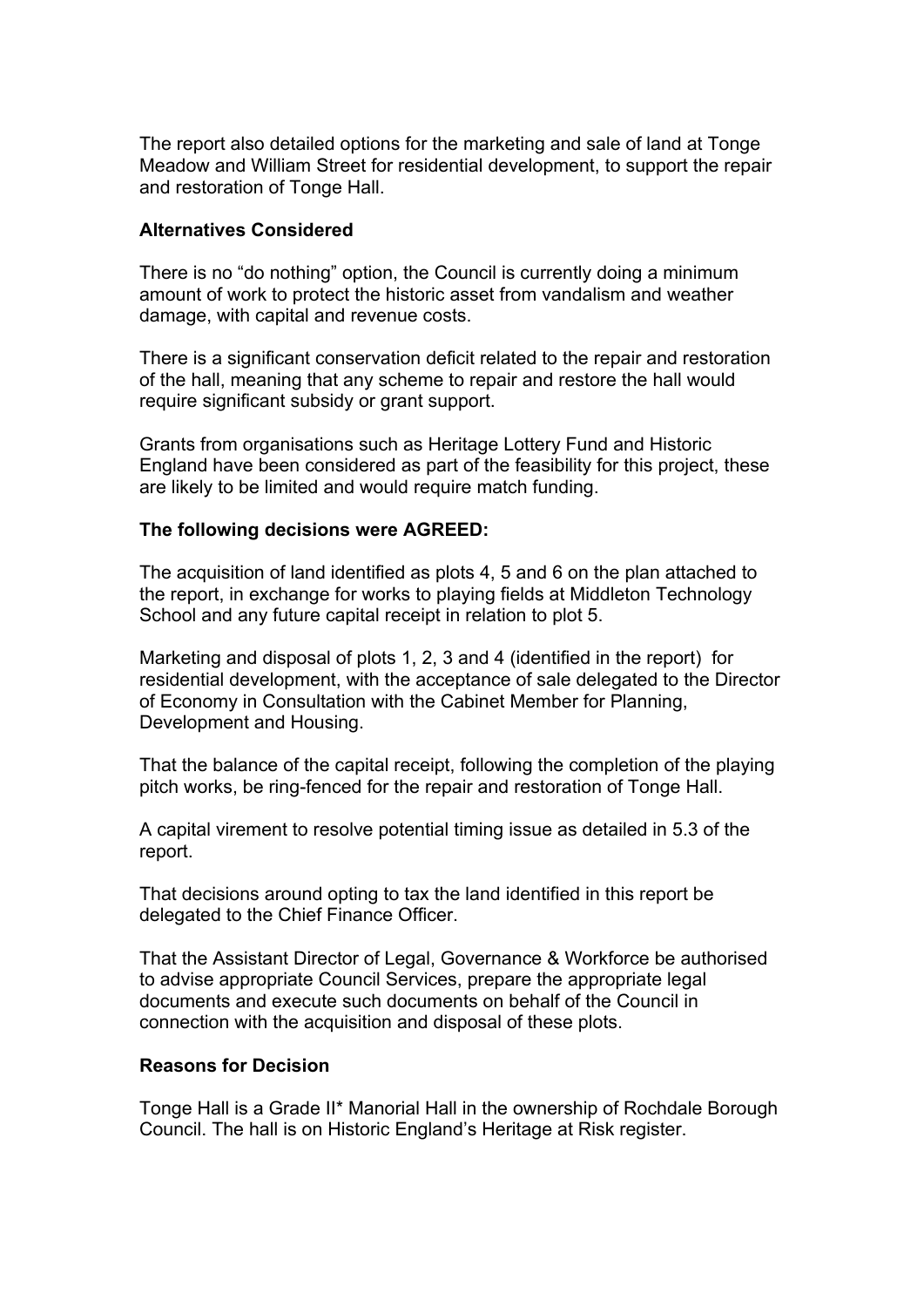The hall suffered a catastrophic fire in 2007, whilst in private ownership, the Council has secured the site and protected it from vandalism and weather damage for more than ten years, with the ultimate aim of repair and restoration of the hall.

Feasibility work has established that the conservation deficit associated with the hall can be met through the sale of land largely in Council ownership close to the hall, without damaging the historic setting of the hall.

There is a requirement to acquire land from Middleton Technology School to facilitate access, increase the developable area of land and increase the value of the Council's land holdings.

The project will also facilitate the improvement of playing pitches and creation of new employment land with associated benefits to the local community and wider Middleton Township.

Opting to tax the relevant land and buildings may be necessary to ensure RBC remains below its 5% partial exemption limit for VAT (as the cost of breaking the exemption limit would be estimated at around £1m per annum).

The acquisition of land from Middleton Technology School will be structured to ensure that the deal is not considered a barter transaction for the avoidance of VAT or Stamp Duty.

# **32. PROPERTY AT DRAKE STREET - ROCHDALE**

Cabinet considered a report on the proposed acquisition of 38-40 Drake Street to support the regeneration of Drake Street and the wider town centre.

The report detailed negotiations with Rochdale Boroughwide Housing to use this property in conjunction with adjacent sites to bring forward the development of a 15,000 sq. office development to provide a corporate headquarters and customer contact centre.

### **Alternatives Considered**

The option of the property being acquired directly by Rochdale Boroughwide Housing has been considered, however this would significantly diminish the influence that the Council have in relation to this strategically important site.

The option of pursuing acquisition using Compulsory Purchase powers has been considered, however this was the case the CPO process is a lengthy process and would not be finalised within required timescales

### **It was AGREED**

1. To approve the acquisition of 38-40 Drake Street at above market value for the purposes of supporting the proposed development of a corporate headquarters and customer contact centre by Rochdale